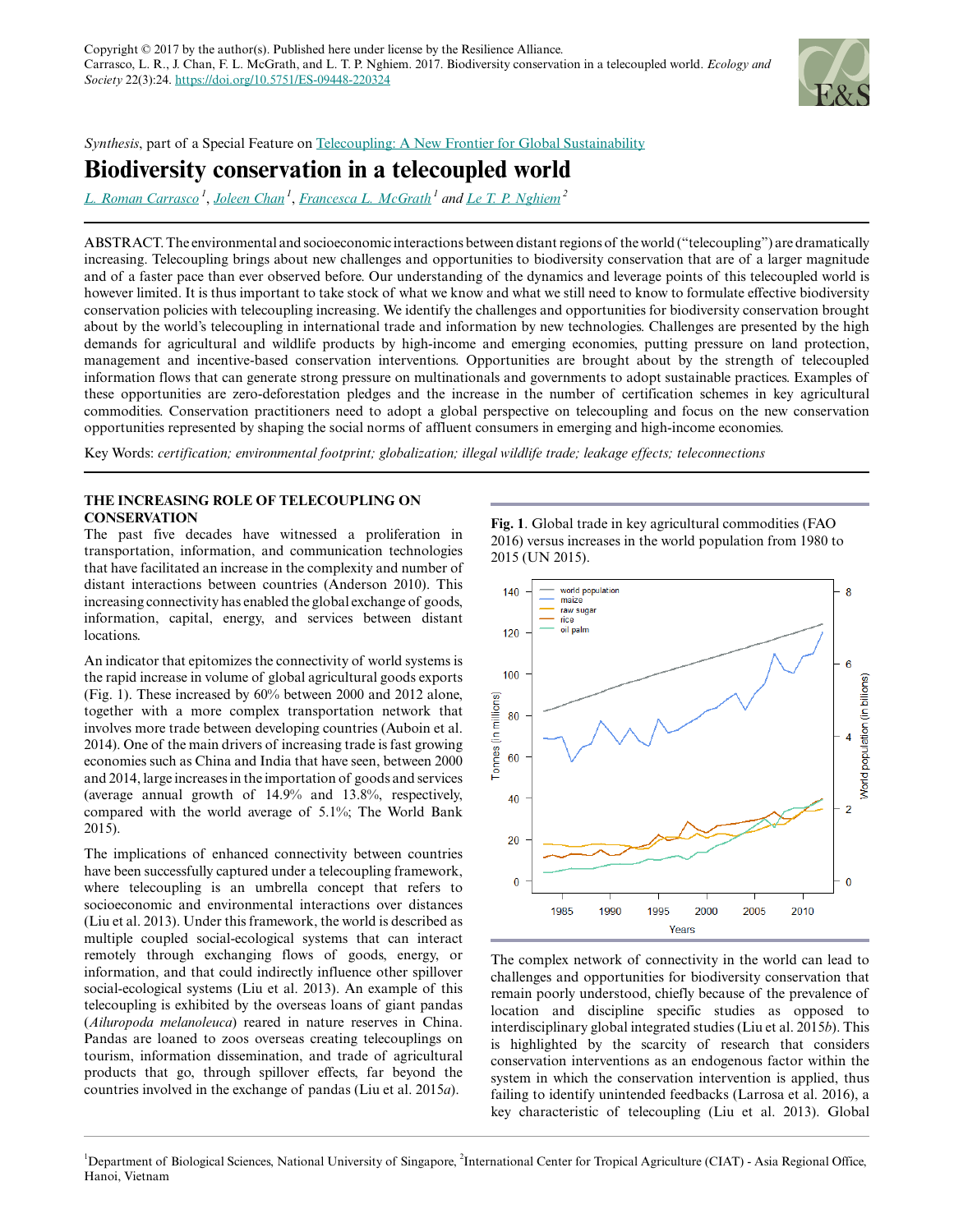telecoupling cannot, however, be ignored given its current omnipresent role in conservation across space and time. A clear example of telecoupling affecting biodiversity is the introduction, either intentional or unintentional, of harmful nonindigenous species beyond their native range (Hulme 2009). For instance, the intentional introduction of the golden apple snail (*Pomacea caniculata*) from South America to Southeast Asia as a source of protein leads to large economic and environmental impacts in the region (Nghiem et al. 2013). Some other examples of telecoupling are how farmers are increasingly able to respond to global market signals, shaping land-use decisions and consumers' responses almost in real time (Galaz et al. 2015). A clear illustration is how the transformation from a socialist system to an economy based on market principles in Vietnam in the 1990s, together with land reforms, allowed rapid expansion of coffee production at the expense of forests. This resulted in an extra global supply of coffee and lower prices that led itself to livelihood instability among Mexican coffee farmers, causing migration to cities (Adger et al. 2009). Another example is how conservation interventions aimed at increasing reforestation in China and Vietnam had spillover effects via increased imports of timber from neighboring countries (Meyfroidt and Lambin 2009, Viña et al. 2016).

In this context of rapidly changing connections between distant social-ecological systems, conservation practitioners need to rapidly adapt to the increased telecoupling in the world. We focus on two of the main flows of exchange between countries that redefine the boundaries of biodiversity conservation: international trade (Lambin and Meyfroidt 2011) and information sharing via new technologies (Papworth et al. 2015). We aim to (i) develop an integrated telecoupling framework for these flows; (ii) identify the opportunities and challenges to biodiversity conservation brought about by the telecoupling of these flows; and (iii) identify key research priorities to understand how telecoupling can be better managed to avoid damage to biodiversity and boost the effectiveness of conservation interventions.

# **A FRAMEWORK FOR BIODIVERSITY CONSERVATION IN A TELECOUPLED WORLD**

We build upon the existing telecoupling framework by Liu et al. (2013). This framework identifies coupled human and natural systems that interact in the distance. These systems are categorized between sending systems (e.g., Brazil exporting soy), receiving systems (e.g., China importing soy from Brazil), and spillover systems that receive indirect effects of the telecoupling (e.g., prices of soybean in the USA change as a result of the trade between Brazil and China). These systems interact through flows and contain agents that drive the telecoupling within each system. In our case, we identify importer and exporter systems that exchange the following: (1) trade flows (e.g., agricultural produce, wildlife products, and timber); (2) investments that involve financial agents like shareholders and multinational agribusinesses; and (3) information flows (Fig. 2A). We identify the emergence of spillover and feedback effects via modification of the telecoupled information flow. This modification can respond to growing environmental concern by agents in the importing country that could result from an environmental scandal (e.g., extinction of a charismatic species; Fig. 2B). This modification can lead to effects on the importer (e.g., consumers' boycott of products, trade bans, withdrawal of financial support) that can further cause feedback effects in trade and financial telecouplings (e.g., drop in share values of the agribusiness company or drop in price of the agricultural commodity; Fig. 2B). These feedback effects can generate further spillover effects through the engagement of other substitute agricultural commodities, new importers, and exporters. For instance, original Importer 1 may seek to import substitute products with better environmental performance (Exporter 2; Fig. 2B). Exporter 1 may also either adapt to the growing environmental concern of Importer 1 via certification schemes or via adaptation from agribusinesses (e.g., adoption of zero-deforestation pledges). Alternatively, Exporter 1 may seek alternative importers (Importer 2; Fig. 2B) with more relaxed environmental standards. These adaptations may lead to further price and investment feedback effects and may increase the supplying role of other agents within the exporting system (e.g., smallholders; Fig. 2B). Although the telecouplings considered can create pressures on conservation interventions by modulating agricultural opportunity costs and pressure for agricultural expansion, they can also create positive outcomes via enhanced environmental standards and adaptations to environmental concerns (Fig. 2B).

# **TELECOUPLING THROUGH TRADE IN GLOBAL MARKETS**

International trade of agricultural products, biofuels, and other commodities has been rapidly growing (Fig. 1; OECD-FAO 2014). Telecoupled international trade has resulted in the redistribution of environmental impacts to other locations because of the direct and indirect use of natural resources of exporting countries (Srinivasan et al. 2008). Low-income exporting countries, in particular, bear the ecological debts of wealthier countries that have comparatively higher consumption rates (Srinivasan et al. 2008) and lose valuable ecosystem services through international trade that are only partly compensated by their gains in agricultural rents (Chang et al. 2016). International trade has indeed been shown to cause negative impacts on biodiversity among lowincome exporting countries (Lenzen et al. 2012). Increasing number of studies have further evaluated the strong implications of international trade on biodiversity (Chaudhary and Kastner 2016, Kitzes et al. 2016, Nishijima et al. 2016, Chaudhary et al. 2017, Moran and Kanemoto 2017). Similarly, international trade can generate biodiversity impacts through the introduction of harmful nonindigenous species (Hulme 2009), sometimes even directly associated to the act of trading such as invasive species transported through ship ballast water (Drake and Lodge 2004). One clear example of impacts on biodiversity due to telecoupled translocation of harmful nonindigenous species is the unintentional introduction of the brown tree snake (*Boiga irregularis*) to the island of Guam after World War II that led to the extirpation of most native vertebrates from the island (Wiles et al. 2003).

Growing trade does not only respond to the rising human population but also to a higher consumption per capita, related to affluence (Godfray et al. 2010). With increasing affluence, the demand for nutritionally richer food and protein products with comparatively higher environmental footprints is also growing (Tilman et al. 2011). Affluent consumers also show preferences for wildlife products together with demand for exotic pets that can contribute to the introduction of invasive species (Carrete and Tella 2008) and to the decline of endangered populations (Bush et al.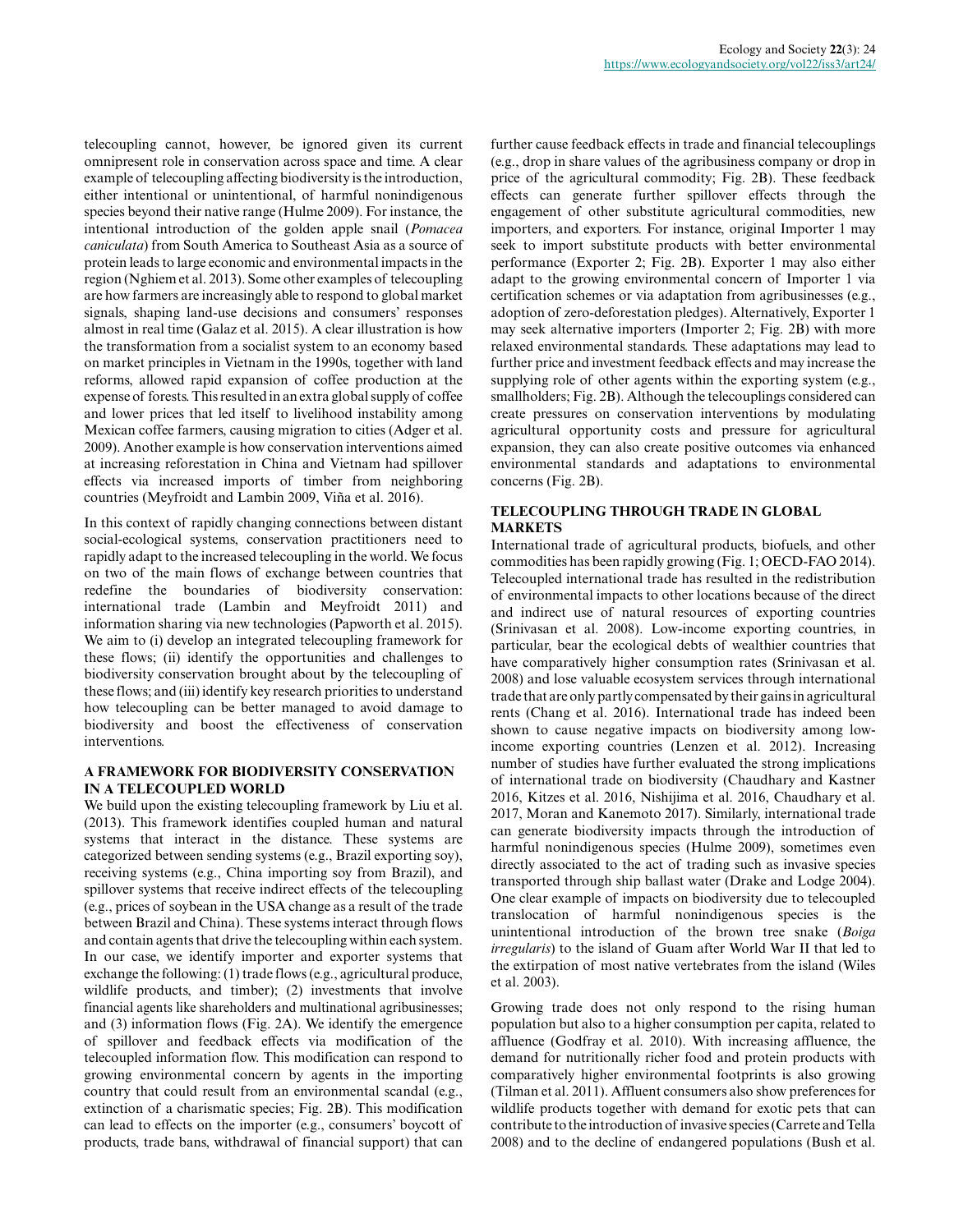**Fig. 2**. Conceptual framework describing the influence of telecoupling in investments, trade, and information on conservation strategies. (A) telecoupling of one importer and one exporter before growing environmental concern that modifies the information telecoupling. (B) Effects on telecouplings of a growing environmental concern or scandal (red dotted circle) spread by the telecoupled information systems. The scandal generates drops in telecoupled flows with adaptation from consumers, producers, and governments. Spillover effects to other exporters and importers through substitute products can further occur, creating opportunities and threats to conservation. PADDD: protected area downgrading, downsizing, and degazettment. Dotted lines indicated spillover effects. Red arrows indicate modification of the information telecoupling and subsequent direct effects.



2014). For instance, the demand for animal parts such as rhino horn and tiger bone for traditional Chinese medicine is fueled by an increasingly affluent Chinese society (Graham-Rowe 2011). These particular preferences generate strong telecoupled legal and illegal wildlife trade flows that pose a challenge to the viability of wild populations. For instance, market prices in the pet trade were found to be a strong predictor of bird species declines in the wild in Indonesia (Harris et al. 2016). These trading dynamics are also replicated across agricultural and forestry commodities, typically between high-income importers and low-income exporters (e.g., Exporter 1 and Importer 1 in Fig. 2; Lenzen et al. 2012).

Although these telecoupled trade flows lead to habitat destruction and population declines that threaten biodiversity, they can also generate opportunities via opposing forces and spillovers (Fig. 2). An example of this duality occurs in Brazil where a number of telecoupled processes such as gaining foot and mouth disease free status, devaluation of the local Brazilian currency, and bovine spongiform encephalopathy outbreaks in Europe, fueled beef exports and led to extensive expansion of cattle production and deforestation in the Amazon between 2002 and 2004 (Nepstad et al. 2006). The flip side of the coin is that deforestation has later decreased in the Amazon, partly because the soy and beef industries have become increasingly responsive to consumers' demands for better environmental and social performance from importers (Nepstad et al. 2006).

Similar dual opposing dynamics are observed in Southeast Asia with oil palm, one of the key drivers of deforestation in the region (Fitzherbert et al. 2008). Growing environmental concern from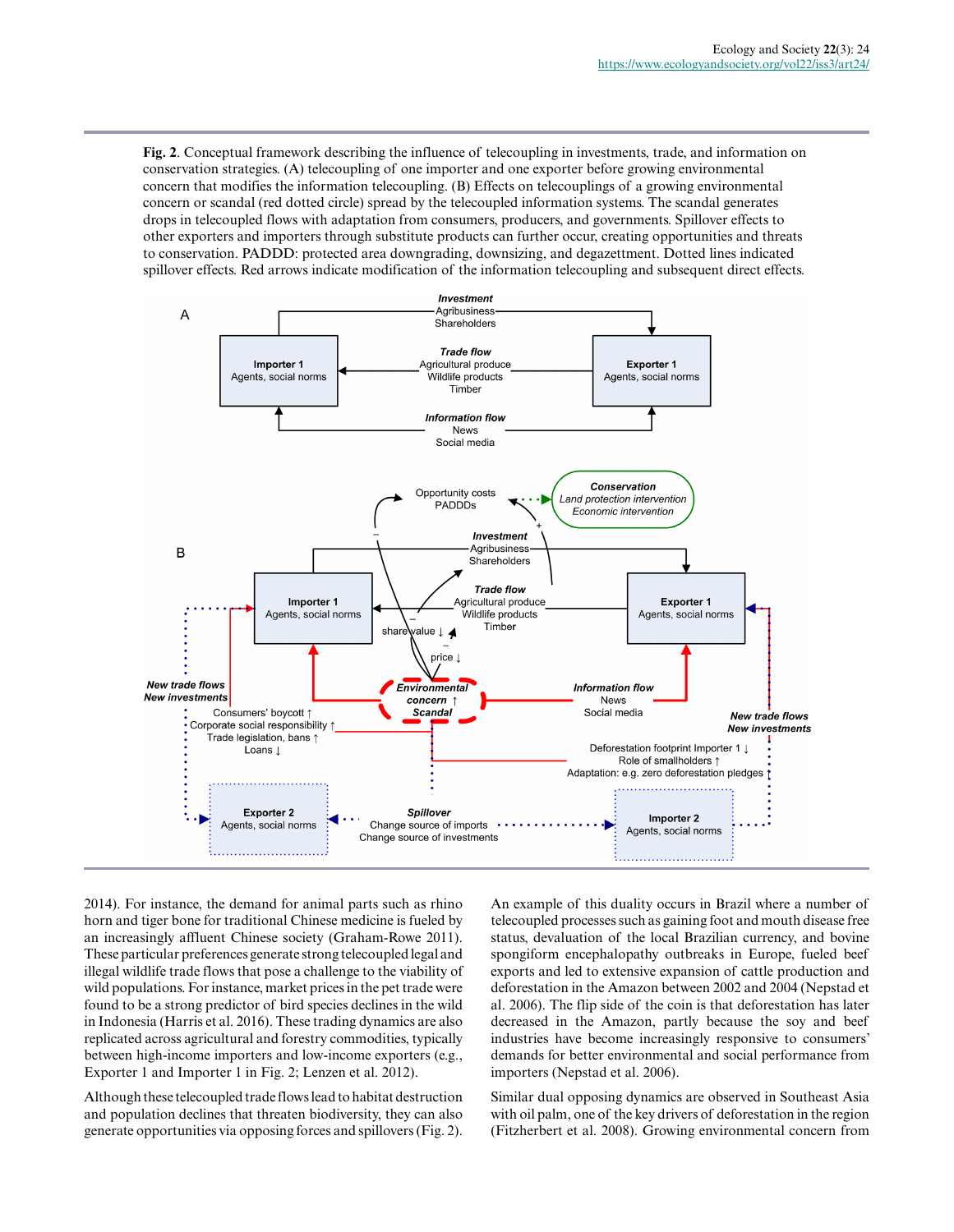consumers and importers in regions like the European Union (e.g., Importer 1 in Fig. 2B) have motivated the creation of the Roundtable on Sustainable Palm Oil that issues certification (Certified Sustainable Palm Oil) for palm oil produced meeting environmental and social standards (Wilcove and Koh 2010). Certification as an adaptation to telecoupled growing environmental concerns can help reduce pressure on biodiversity and thus represents a fundamental opportunity to biodiversity conservation. Indeed, the certification of agricultural crops is growing rapidly and is strongly associated to crops that are heavily traded (Tayleur et al. 2016). For instance, 57% of large multinational companies, including giants Nestle and Unilever, have committed to use only certified palm oil (WWF 2016). There may be, however, indirect links or spillover effects with alternative palm oil markets such as China and India (e.g., Importer 2 in Fig. 2), where pressure on producers' environmental performance is lower, leading to low demand for certified palm oil. Feedback effects could lead to increases in prices of certified palm oil or lower palm oil demand that could lead to an increase in demand for substitute products such as rapeseed oil produced in temperate regions (spillover effect on Importer 2), which could in turn potentially reduce pressure on tropical biodiversity (Carrasco et al. 2014). By contrast, this could also mean that lower palm oil prices incentivize demand from regions with low environmental concern, posing further threats to biodiversity. The framework is also transferable to the problem of invasive species. As an illustration, New Zealand (Exporter 1) and Australia (Importer 1) engage in apple trade that generates wealth to both countries but that can also be detrimental to the Australian environment through the potential introduction of fire blight (a disease caused by the bacterium *Erwinia amylovora* that affects plants from the Rosaceae family; Cook et al. 2011). As environmental concerns grow in Australia, a decision may be made to stop trade, which would imply that apples would be imported from other countries, affecting prices and land use practices in other spillover systems. The examples of palm oil and apple importations clearly illustrate the complexities of a super-connected telecoupled network of commodities, importers, and exporters (Fig. 2).

An added difficulty that makes trade telecoupling especially challenging for conservation is not only the complexity and the strength of the land-use signal but how rapid it is, making it difficult to trace responsibilities (Adger et al. 2009). The difficulty in tracing responsibilities stems from the disconnection between consuming and producing systems. An example of this disconnection is how international trade weakens the price signals that fisheries send to distant consumers, preventing global sustainable governance of fisheries (Crona et al. 2015). Increasing the traceability of responsibilities from producers to consumers is thus important because it presents a key opportunity for biodiversity conservation that merits further research (Table 1 shows key research priorities). This is especially so given that large multinational companies are remarkably sensitive to environmental scandals associated to their supply chain and willing to adopt better practices (Fig. 2B). Related to certification, a clear example of the power of trade telecoupling on achieving conservation goals are zero deforestation pledges motivated through corporate social responsibility. For instance, through the Consumer Goods Forum, over 400 multinational companies have committed to achieve zero net deforestation by 2020. Similarly, industry giants McDonald's, Unilever, Cargill, Mars, and key palm oil producing multinationals have pledged zero

deforestation. These conservation opportunities are, however, not exempted of opposing forces represented by the governments of exporting countries. In the case of palm oil, for instance, the Indonesian government perceives zero deforestation pledges as incompatible with economic development and negative for smallholders (Pirard et al. 2015). An example is the 2014 Indonesia Palm Oil Pledge, a zero deforestation pact signed by major palm oil companies that was dissolved under the influence of the Indonesian government (Arshad and Fogarty 2016).

**Table 1**. Key research priorities to boost conservation in a telecoupled work.

#### Key Research Priorities

• Develop models that can predict spillover effects and feedbacks caused by telecoupled systems.

• Study the implications of market volatility from outside pressures on farmers' decision making and it may affect their long-term production. • Study ways to enhance the traceability of businesses impacts on the environment by developing models that can link remote sensing of land use with companies and purchasing decisions.

• Investigate how green bonds can be used to fund conservation projects and how to assess and guarantee their efficacy.

• Study how certification in key agricultural commodities can be used to obtain effective conservation outcomes.

• Study which conservation actions can contribute more cost effectively to change social norms in affluent consumers driving demand of wildlife products and agricultural products and thus deforestation, for example, campaigns with celebrities, increasing visibility of harmful environmental actions, policy interventions, sanctions.

• Research into using the Internet and social media to mobilize and sustain public interest in conservation.

• Study how to best integrate conservation interventions aimed at influencing telecoupling forces with existing on-the-ground interventions at the landscape level.

#### **Global financial markets**

Another special case of telecoupling through global markets involves financial investment markets. The financial interconnectedness among countries through financial markets, banks, and investors can also exert strong influence on companies and financial actors' decisions worldwide. One source of pressure that encourages companies to have high environmental standards is the fact that a large proportion of financial assets are managed by governments at the national level, e.g. pension funds. These government assets may follow national and ethical principles and treaties such as the Convention of Biological Diversity (Galaz et al. 2015). Relatedly, it is noteworthy that 1400 signatories managing US\$59 trillion worth of financial assets signed the United Nations Principles for Responsible Investment [\(https://](https://www.unpri.org/about/the-six-principles) [www.unpri.org/about/the-six-principles](https://www.unpri.org/about/the-six-principles)). This pressure on companies has already materialized in tangible examples. For instance, Norway's sovereign-wealth fund eliminated four companies from its investment plan because they caused tropical deforestation in the establishment of oil palm plantations (Hovland 2015). Similarly, the Spanish bank Santander, under pressure from Greenpeace, stopped providing financial loans to a leading pulp and paper company following evidence of its contribution to deforestation in Indonesia (Butler 2015). In addition to exerting pressures, new financial tools like "green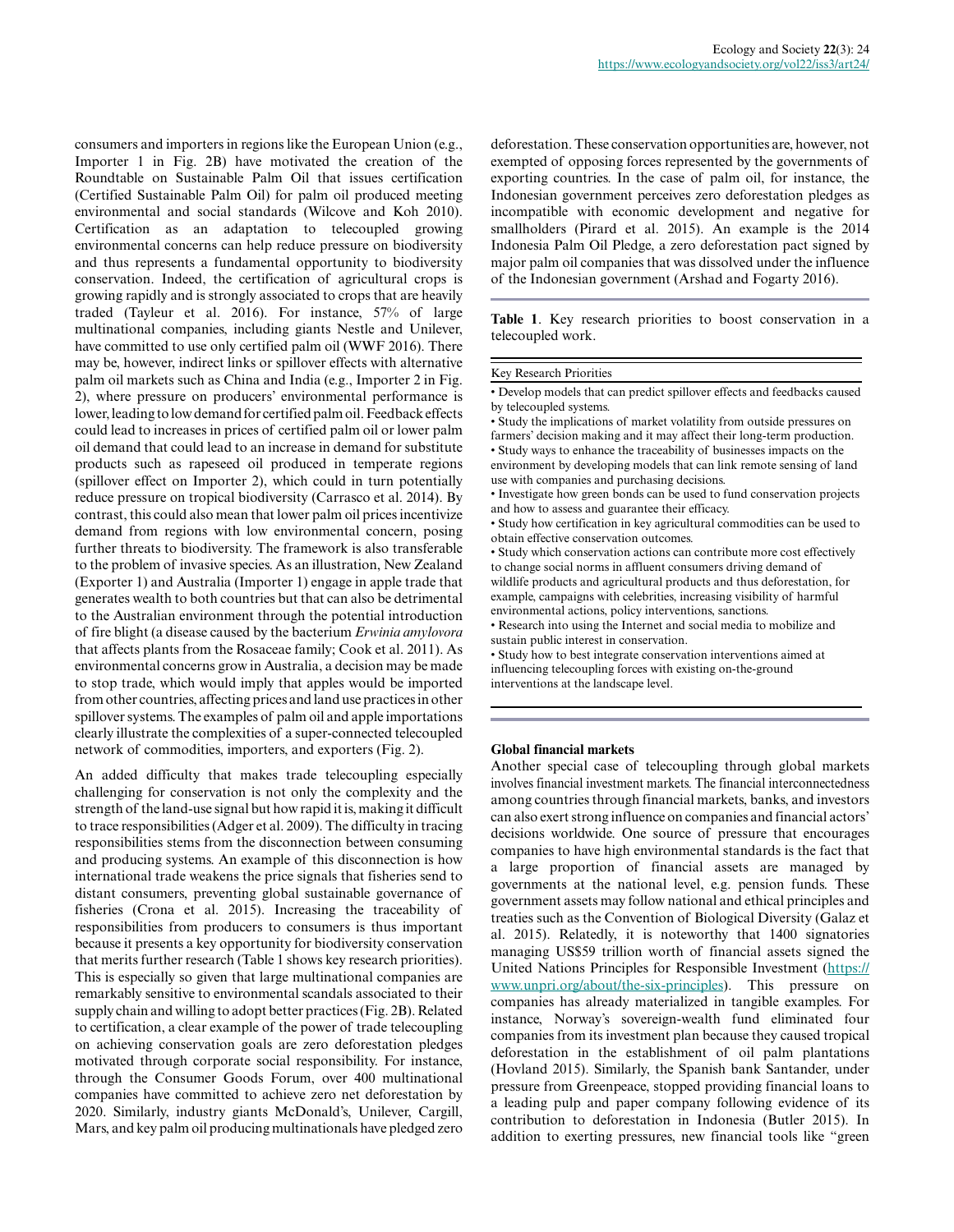bonds," with a current market value of US\$37 billion, encourage and open an array of future opportunities to fund conservation (Galaz et al. 2015). These bonds offer tax exemptions for investments that produce environmental benefits like the development of contaminated sites. However, the use of green bonds for conservation and ways to evaluate their actual effectiveness remains poorly understood (Galaz et al. 2015) and should be a research priority (Table 1).

Telecoupling through financial markets can, conversely, also jeopardize biodiversity. For instance, the 1997 Asian financial crises led to policy changes that allowed rapid deforestation in Indonesia (Sunderlin 1999). Speculation in stock markets can also drive rapid fluctuations in global crop prices causing volatility. Price volatility in turn influences farmers' land use decisions, potentially impacting ecosystems as farmers may not see the point of investing in long-term sustainable agricultural practices (Rueda and Lambin 2013, Galaz et al. 2015). For example, to safeguard their livelihoods when coffee prices fell, some coffee farmers in Mexico converted cropland to pastures or sugarcane plantations and expanded plantations into forests (Eakin and Wehbe 2009). Understanding how market volatility may affect conservation remains a research challenge (Table 1).

## **TELECOUPLING THROUGH INFORMATION**

Telecoupled information flows via new technologies like the Internet and social media also generate challenges and opportunities for biodiversity conservation. Among the challenges, the convenience of the Internet to advertise and sell goods coupled with the lack of stringent regulation of online shopping means that wildlife products can be sold over the Internet illegally without needing regulation from a third party (Alacs and Georges 2008). For instance, about 10% of Greek endemic plant species, a portion of which are endangered, are traded through the Internet with unknown origin (Krigas et al. 2014). Such illegal and poorly regulated trade of flora and fauna over the Internet could thus undermine conservation efforts (Shirey et al. 2013).

The advantages of rapid spread of information and extensive connections through the Internet can, on the other hand, be utilized to raise awareness and increase the public's support for conservation issues. For instance, citizen science can be used to report the presence of invasive species, aiding in their control (Gallo and Waitt 2011). Environmental crime perpetrators can be exposed rapidly among web users and their crime can be publicly denounced in news and social media. For instance, under public pressure, three Vietnamese soldiers received military disciplinary action after posting pictures on Facebook in which they were torturing two critically endangered langurs (*Pygathrix cinerea*) (Nghiem et al. 2012). Also, the luring and subsequent shooting of the Southwest African lion (*Panthera leo bleyenberghi*) named Cecil in Zimbabwe sparked an international uproar following extensive news coverage and disclosure of the offenders (BBC 2015). This led to rapid effects: trophy hunting received widespread attention in social media, e.g., the hashtag "#CecilTheLion" was used up to 250,000 times on Twitter (BBC 2015); awareness of trophy hunting and conservation efforts was heightened (Travers 2015); more than 1,300,000 signatures were obtained for AVAAZ's petition for the U.S. and European Union to ban the imports of trophies [\(https://secure.avaaz.org/en/](https://secure.avaaz.org/en/save_africas_lions_loc/)

[save\\_africas\\_lions\\_loc/\)](https://secure.avaaz.org/en/save_africas_lions_loc/); and groups of airlines including Delta and United Airlines decided to ban transport of trophies of Africa's big five game animals (Graham 2015).

Shark fin consumption in Indonesia offers another example. In an effort to increase protection of sharks from over-hunting, Miss Riyanni Djangkaru, an Indonesian TV celebrity, created the "#SaveSharks" campaign on Twitter. Since 2010, the campaign has gathered more than 230,000 followers who are encouraged to report restaurants and shops that sell shark products. Within a year, several supermarket chains (including Carrefour, Hypermart, Giant, and Hero) stopped selling shark fins. Another example was the online campaign petitioning to reject the Aceh spatial plan in Indonesia that drew more than 1.2 million signatures. Embassies took note and met with the Governor of Aceh and the EU Ambassador [\(https://secure.avaaz.org/en/](https://secure.avaaz.org/en/the_plan_to_kill_orangutans_cb1/?pv=60&rc=fb) the plan to kill orangutans  $cb1/?pv=60&cc=fb$ .

## **An increasingly affluent society and its social norms**

Indirectly, but with a more profound influence, the telecoupling of information together with increasing affluence of the society in emerging economies represent a new key area of research for conservation (Fig. 2 where an increasingly affluent society represents agents influencing the telecoupling). On the one hand, consumption lifestyles are increasingly globalized toward diets with higher meat, sugar, and vegetable oil content (Kearney 2010). The increase in calorically high food consumption poses stronger pressures on the environment given the greater environmental footprints associated with food high in edible oil content (Lee et al. 2016). On the other hand, these large and affluent sections of the society have more access to information and social media platforms and may be more sensitive to environmental concerns (Guarin and Knorringa 2014). For instance, Indonesia is the world's largest user of Blackberry, second largest user of Facebook, and third largest user of Twitter, with Jakarta as the globally most active city on Twitter (Lipman 2012). As social media use continues to rise, there is a new opportunity to develop a more environmentally conscious society through conservation outreach, for example in China and Indonesia.

# **DISCUSSION**

Our framework and examples on telecoupled trade and information flows show a pervasive duality of challenges and opportunities of telecoupling for biodiversity conservation. The same telecoupled forces that are able to fuel rapid tropical forest destruction can also motivate multinational agribusinesses to net zero deforestation. For better or for worse, telecoupled forces act with unprecedented speed, extent, and intensity leaving us little time to learn how to predict or manage them. Telecoupling can thus have pervasive influence on most conservation interventions. It may rapidly increase the pressure on land protection and management conservation interventions such as increasing deforestation pressure on protected areas (Nepstad et al. 2006) that could lead to protected area downgrading, downsizing, and degazettment (Symes et al. 2016). Telecoupling can also modify agricultural opportunity costs, compromising livelihood, economic and incentive-based conservation interventions. This is illustrated by payment for ecosystem services programs which may become unviable under increasing palm oil opportunity costs in Southeast Asia (Fisher et al. 2011). Telecoupling opens, however, opportunity windows chiefly via certification,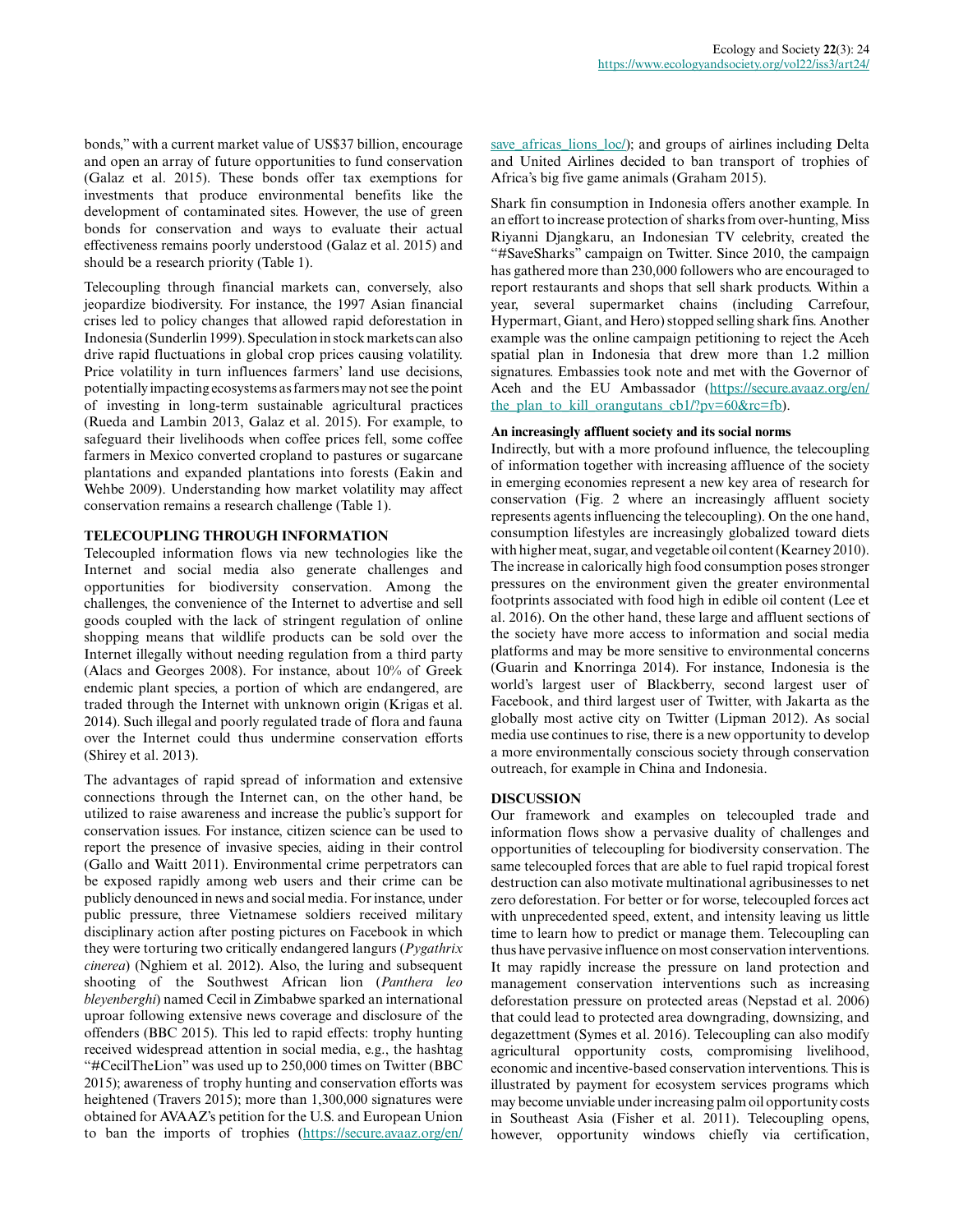consumers' pressures for environmental performance, corporate social responsibility, and social media.

Cecil's example demonstrates how social media can be useful for conservation. This is attained through netizens from various regions exerting pressure on policy makers as a united voice (WWF 2013, Turner 2014, Papworth et al. 2015). The explosive force of telecoupled information sharing via social media has however only produced isolated sparks contributing to conservation. We have only started to understand how Facebook, Twitter, and mobile apps can be used to create rapid campaigns to put pressure on environmental transgressions (Nghiem et al. 2012). We still need to know why sometimes a conservation problem gets a rapid outcry and other times it does not (Papworth et al 2015; Table 1).

Another key take home message is the high sensitivity of multinational agribusinesses and investors to being portrayed in a negative image because of environmental transgressions under telecoupling. Increasing the traceability of telecoupled impacts of trade by companies is thus a key leverage point to modify their behavior. Recent advances in traceability have been achieved by focusing on spatially explicit information on producer to consumer systems that are able to link companies to their distant ecological impacts (Godar et al. 2015).

Traceability is a way of enhancing the visibility of environmental actions, which is a key feature to change social norms and a leverage point to promote sustainable practices in companies (Nyborg et al. 2016). Similar principles seem to apply to financial markets where transparency and environmental performance shape the decisions of financial actors in a way that could help conserve biodiversity (Galaz et al. 2015).

Traceability, visibility, certification, and real time information provided to affluent consumers appear to be key opportunities to make use of telecoupling to promote biodiversity conservation. To this end, future work should focus on providing links between satellite images to land concessions, sustainability scorecards, and social media in real time to consumers (Nghiem and Carrasco 2016; Table 1). An example is the Sustainable Palm Oil Transparency Toolkit by the Zoological Society of London ([https://www.spott.org/\)](https://www.spott.org/) that makes transparent the practices of oil palm companies and allows the public and stakeholders to assess their environmental claims.

At least as important as working on changing producers' behaviors is to change the consumption patterns of the increasingly affluent societies of large emerging and high-income economies. An additional research priority is thus to understand how social norms could be changed (Table 1). Experimental economics can provide key insights to conservation scientists on how expectations on the behaviors of others, fear of sanctions, and influential leaders can shape the evolution of social norms (Young 2015). For instance, people may adopt new behaviors if they are widespread or promoted by influential leaders and when the negative behavior is visible by others (Nyborg et al. 2016). This is illustrated by the aforementioned example of the Indonesian TV celebrity curbing shark fin consumption: a celebrity is a role model to people and shark fin selling and consumption is visible by others as it commonly takes place in supermarkets, restaurants, and banquets. A similar example is how smoking in public places, a highly visible behavior, suddenly stopped following policy interventions that caused a tipping point in multiple resourced nations (Nyborg et al. 2016). Visibility and the intervention of a celebrity may explain the successes of shark fin campaigns. Similar model roles for conservation have been played by Julia Roberts in the "Nature Is Speaking" videos by Conservation International and advertisements by basketball celebrity Yao Ming on discouraging shark fin consumption in China. Understanding policy leverage points to change social norms in increasingly affluent societies has thus a large potential for telecoupled conservation, yet how to do this remains poorly understood (Nyborg et al. 2016; Table 1).

Another key research gap to fill is the development of models able to identify potential spillover and feedback effects of telecoupling (Table 1), which can be detrimental for conservation interventions (Larrosa et al. 2016). Similarly, we need to understand how conservation interventions can create perverse telecoupled market feedbacks and spillovers (Lim et al. 2017). Although there are models that can link international trade to land use, there is a lack of models that can capture the potential spillover effects of telecoupling and how these may affect biodiversity, thus preventing managers from deriving management insights (an exception is the GLOBIOM model [Valin et al. 2013]). A combination of computable general equilibrium models that include trade and markets interactions (e.g., Hertel et al. 2014) and spatially explicit maps of biodiversity could help identify regions and species that will be threatened by telecoupled spillover effects and feedbacks.

Even though conservation interventions aimed at influencing telecoupled forces may provide effective ways to attain biodiversity conservation, these are unlikely to yield the desired objectives if they are not combined with on-the-ground conservation interventions. The integration of multiple scales and approaches, from global to local, will be necessary to materialize the potential incentives and changes generated by telecoupling. An example is how telecoupling may affect opportunity costs of protected areas, hunting, and encroachment pressures. Even if telecoupled forces cause a drop in agricultural prices and the demand for wildlife products is reduced, resource extractive activities may not change without further community engagement and provision of alternative livelihoods for local communities. This reinforces the idea that, although telecoupled conservation interventions are less explored and utilized, increasing the attention on them should not be done at the expense, but as a complement to, ongoing landscape-scale interventions. How to best attain this integration remains thus a key research priority (Table 1).

# **CONCLUSION**

Telecoupling through trade and information poses both challenges and opportunities for conservation that are largely unknown. Use of certification schemes, increasing traceability, and information on environmental performance by companies appear fundamental to boost conservation by employing telecoupling forces. The other key conservation priority is to work on changing the social norms and environmental consciousness of increasingly affluent societies in countries like China, India, or Indonesia. Telecoupling is effectively changing the architecture of threats to biodiversity, creating conservation opportunities in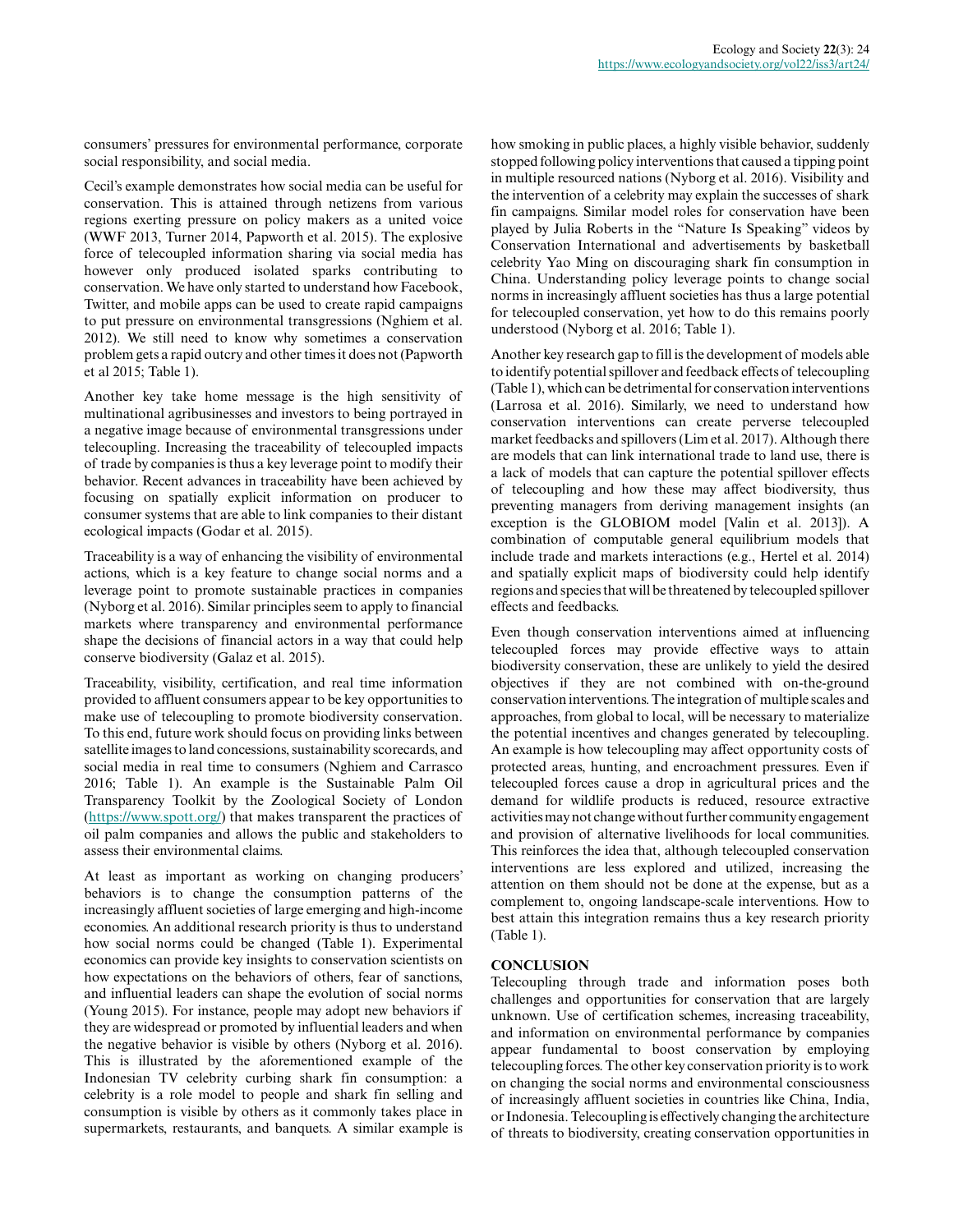distant supermarkets, corporation boardrooms, stock markets, and the Internet. Conservation practitioners thus need to learn to navigate in this rapidly evolving telecoupled system to seize the available opportunities and contribute to solve the conservation challenges of the 21st century.

*Responses to this article can be read online at:* [http://www.ecologyandsociety.org/issues/responses.](http://www.ecologyandsociety.org/issues/responses.php/9448) [php/9448](http://www.ecologyandsociety.org/issues/responses.php/9448)

#### **Acknowledgments:**

*L. R. C., J. C., F. L. M., and L. T. P. N. are thankful for research funding from a Tier 2 grant from the Ministry of Education of Singapore, MOE2015-T2-2-121. We thank Matt Linkie for helpful comments.*

#### **LITERATURE CITED**

Adger, W. N., H. Eakin, and A. Winkels. 2009. Nested and teleconnected vulnerabilities to environmental change. *Frontiers in Ecology and the Environment* 7(3):150-157. [http://dx.doi.](http://dx.doi.org/10.1890%2F070148) [org/10.1890/070148](http://dx.doi.org/10.1890%2F070148)

Alacs, E., and A. Georges. 2008. Wildlife across our borders: a review of the illegal trade in Australia. *Australian Journal of Forensic Sciences* 40(2):147-160. [http://dx.doi.org/10.1080/0045](http://dx.doi.org/10.1080%2F00450610802491382) [0610802491382](http://dx.doi.org/10.1080%2F00450610802491382)

Anderson, K. 2010. Globalization's effects on world agricultural trade, 1960-2050. *Philosophical Transactions of the Royal Society B-Biological Sciences* 365(1554):3007-3021.

Arshad, A., and D. Fogarty. 2016. Palm oil companies ditch landmark Indonesian 'zero deforestation' pact. *The Straits Times,* 1 July. [online] URL: [http://www.straitstimes.com/asia/se-asia/](http://www.straitstimes.com/asia/se-asia/palm-oil-companies-ditch-landmark-indonesian-zero-deforestation-pact) [palm-oil-companies-ditch-landmark-indonesian-zero-deforestation](http://www.straitstimes.com/asia/se-asia/palm-oil-companies-ditch-landmark-indonesian-zero-deforestation-pact)[pact](http://www.straitstimes.com/asia/se-asia/palm-oil-companies-ditch-landmark-indonesian-zero-deforestation-pact)

Auboin, M., M. Bacchetta, C. Beverelli, J. Hancock, C. Henn, M. Jansen, A. Keck, A. Maurer, C. Nee, A. Osnago, R. Piermartini, N. Rocha, R. Teh, N. Lamp, J. Nicol, J. Kategekwa, R. Lanz, and M. Roberts. 2014. *World trade report 2014. Trade and development: recent trends and the role of the WTO.* World Trade Organisation, Geneva, Switzerland.

BBC. 2015. How the internet descended on the man who killed Cecil the lion. *BBC,* 29 July. [online] URL: [http://www.bbc.com/](http://www.bbc.com/news/blogs-trending-33694075) [news/blogs-trending-33694075](http://www.bbc.com/news/blogs-trending-33694075)

Bush, E. R., S. E. Baker, and D. W. Macdonald. 2014. Global trade in exotic pets 2006-2012. *Conservation Biology* 28 (3):663-676. [http://dx.doi.org/10.1111/cobi.12240](http://dx.doi.org/10.1111%2Fcobi.12240)

Butler, R. A. 2015. Santander Bank cuts off APRIL due to deforestation. *Mongabay,* 24 February.

Carrasco, L. R., C. Larrosa, E. J. Milner-Gulland, and D. P. Edwards. 2014. A double-edged sword for tropical forests. *Science* 346(6205):38-40. [http://dx.doi.org/10.1126/science.1256685](http://dx.doi.org/10.1126%2Fscience.1256685)

Carrete, M., and J. L. Tella. 2008. Wild-bird trade and exotic invasions: a new link of conservation concern? *Frontiers in* *Ecology and the Environment* 6(4):207-211. [http://dx.doi.](http://dx.doi.org/10.1890%2F070075) [org/10.1890/070075](http://dx.doi.org/10.1890%2F070075)

Chang, J., W. S. Symes, F. Lim, and L. R. Carrasco. 2016. International trade causes large net economic losses in tropical countries via the destruction of ecosystem services. *Ambio* 45:387-397. [http://dx.doi.org/10.1007/s13280-016-0768-7](http://dx.doi.org/10.1007%2Fs13280-016-0768-7)

Chaudhary, A., L. R. Carrasco, and T. Kastner. 2017. Linking national wood consumption with global biodiversity and ecosystem service losses. *Science of The Total Environment* 586:985-994. [http://dx.doi.org/10.1016/j.scitotenv.2017.02.078](http://dx.doi.org/10.1016%2Fj.scitotenv.2017.02.078) 

Chaudhary, A., and T. Kastner. 2016. Land use biodiversity impacts embodied in international food trade. *Global Environmental Change* 38:195-204. [http://dx.doi.org/10.1016/j.](http://dx.doi.org/10.1016%2Fj.gloenvcha.2016.03.013) [gloenvcha.2016.03.013](http://dx.doi.org/10.1016%2Fj.gloenvcha.2016.03.013)

Cook, D. C., L. R. Carrasco, D. R. Paini, and R. W. Fraser. 2011. Estimating the social welfare effects of New Zealand apple imports. *Australian Journal of Agricultural and Resource Economics* 55(4):599-620. [http://dx.doi.org/10.1111/](http://dx.doi.org/10.1111%2Fj.1467-8489.2011.00558.x) [j.1467-8489.2011.00558.x](http://dx.doi.org/10.1111%2Fj.1467-8489.2011.00558.x)

Crona, B. I., T. M. Daw, W. Swartz, A. V. Norström, M. Nyström, M. Thyresson, C. Folke, J. Hentati-Sundberg, H. Österblom, L. Deutsch, and M. Troell. 2015. Masked, diluted and drowned out: how global seafood trade weakens signals from marine ecosystems. *Fish and Fisheries* 17:1175-1182. [http://dx.doi.](http://dx.doi.org/10.1111%2Ffaf.12109) [org/10.1111/faf.12109](http://dx.doi.org/10.1111%2Ffaf.12109)

Drake, J. M., and D. M. Lodge. 2004. Global hot spots of biological invasions: evaluating options for ballast-water management. *Proceedings of the Royal Society B: Biological Sciences* 271:575-655. [http://dx.doi.org/10.1098/rspb.2003.2629](http://dx.doi.org/10.1098%2Frspb.2003.2629) 

Eakin, H. C., and M. B. Wehbe. 2009. Linking local vulnerability to system sustainability in a resilience framework: two cases from Latin America. *Climatic Change* 93(3-4):355-377. [http://dx.doi.](http://dx.doi.org/10.1007%2Fs10584-008-9514-x) [org/10.1007/s10584-008-9514-x](http://dx.doi.org/10.1007%2Fs10584-008-9514-x)

Fisher, B., D. P. Edwards, X. Giam, and D. S. Wilcove. 2011. The high costs of conserving Southeast Asia's lowland rainforests. *Frontiers in Ecology and the Environment* 9:329-334. [http://dx.doi.](http://dx.doi.org/10.1890%2F100079) [org/10.1890/100079](http://dx.doi.org/10.1890%2F100079)

Fitzherbert, E. B., M. J. Struebig, A. Morel, F. Danielsen, C. A. Brühl, P. F. Donald, and B. Phalan. 2008. How will oil palm expansion affect biodiversity? *Trends in Ecology & Evolution* 23 (10):538-545. [http://dx.doi.org/10.1016/j.tree.2008.06.012](http://dx.doi.org/10.1016%2Fj.tree.2008.06.012) 

Food and Agriculture Organization of the United Nations (FAO). 2016. *FAOSTAT*. FAO, Rome, Italy. [online] URL: [http://faostat.](http://faostat.fao.org/site/342/default.aspx) [fao.org/site/342/default.aspx](http://faostat.fao.org/site/342/default.aspx) 

Galaz, V., J. Gars, F. Moberg, B. Nykvist, and C. Repinski. 2015. Why ecologists should care about financial markets. *Trends in Ecology & Evolution* 30(10):571-580. [http://dx.doi.org/10.1016/j.](http://dx.doi.org/10.1016%2Fj.tree.2015.06.015) [tree.2015.06.015](http://dx.doi.org/10.1016%2Fj.tree.2015.06.015) 

Gallo, T., and D. Waitt. 2011. Creating a successful citizen science model to detect and report invasive species. *BioScience* 61 (6):459-465. [http://dx.doi.org/10.1525/bio.2011.61.6.8](http://dx.doi.org/10.1525%2Fbio.2011.61.6.8) 

Godar, J., U. M. Persson, E. J. Tizado, and P. Meyfroidt. 2015. Towards more accurate and policy relevant footprint analyses: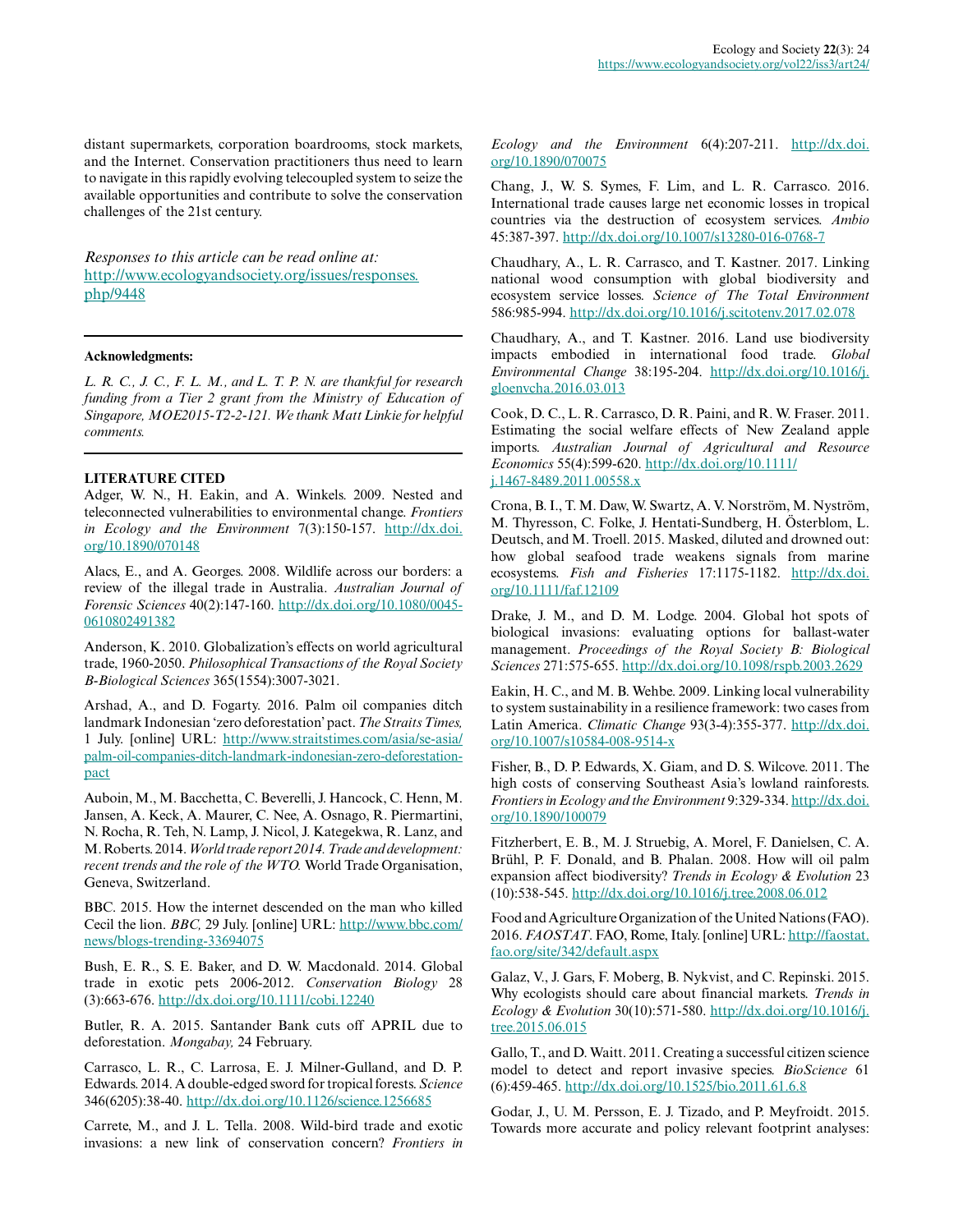tracing fine-scale socio-environmental impacts of production to consumption. *Ecological Economics* 112:25-35. [http://dx.doi.](http://dx.doi.org/10.1016%2Fj.ecolecon.2015.02.003) [org/10.1016/j.ecolecon.2015.02.003](http://dx.doi.org/10.1016%2Fj.ecolecon.2015.02.003) 

Godfray, H. C. J., J. R. Beddington, I. R. Crute, L. Haddad, D. Lawrence, J. F. Muir, J. Pretty, S. Robinson, S. M. Thomas, and C. Toulmin. 2010. Food security: the challenge of feeding 9 billion people. *Science* 327(5967):812-818. [http://dx.doi.org/10.1126/](http://dx.doi.org/10.1126%2Fscience.1185383) [science.1185383](http://dx.doi.org/10.1126%2Fscience.1185383)

Graham, A. H. 2015. After killing of Cecil the lion, Delta joins airline ban on game trophies. *The New York Times,* 3 August.

Graham-Rowe, D. 2011. Biodiversity: endangered and in demand. *Nature* 480(7378):S101-S103. [http://dx.doi.](http://dx.doi.org/10.1038%2F480S101a) [org/10.1038/480S101a](http://dx.doi.org/10.1038%2F480S101a) 

Guarin, A., and P. Knorringa. 2014. New middle-class consumers in rising powers: responsible consumption and private standards. *Oxford Development Studies* 42(2):151-171. [http://dx.doi.](http://dx.doi.org/10.1080%2F13600818.2013.864757) [org/10.1080/13600818.2013.864757](http://dx.doi.org/10.1080%2F13600818.2013.864757)

Harris, J. B. C., M. W. Tingley, F. Hua, D. L. Yong, J. M. Adeney, T. M. Lee, W. Marthy, D. M. Prawiradilaga, C. H. Sekercioglu, N. Winarni, Suyadi, N. Winarni, and D. S. Wilcove. 2016. Measuring the impact of the pet trade on Indonesian birds. *Conservation Biology* 31:394–405. [http://dx.doi.org/10.1111/](http://dx.doi.org/10.1111%2Fcobi.12729) [cobi.12729](http://dx.doi.org/10.1111%2Fcobi.12729)

Hertel, T. W., N. Ramankutty, and U. L. C. Baldos. 2014. Global market integration increases likelihood that a future African Green Revolution could increase crop land use and  $CO<sub>2</sub>$ emissions. *Proceedings of the National Academy of Sciences of the USA* 111(38):13799-13804. [http://dx.doi.org/10.1073/pnas.1403543111](http://dx.doi.org/10.1073%2Fpnas.1403543111)

Hovland, K. M. 2015. Norway oil fund excludes companies on environment risks. *The Wall Street Journal,* 17 August.

Hulme, P. E. 2009. Trade, transport and trouble: managing invasive species pathways in an era of globalization. *Journal of Applied Ecology* 46(1):10-18. [http://dx.doi.org/10.1111/](http://dx.doi.org/10.1111%2Fj.1365-2664.2008.01600.x) [j.1365-2664.2008.01600.x](http://dx.doi.org/10.1111%2Fj.1365-2664.2008.01600.x)

Kearney, J. 2010. Food consumption trends and drivers. *Philosophical Transactions of the Royal Society B: Biological Sciences* 365(1554):2793-2807. [http://dx.doi.org/10.1098/rstb.2010.0149](http://dx.doi.org/10.1098%2Frstb.2010.0149)

Kitzes, J., E. Berlow, E. Conlisk, K. Erb, K. Iha, N. Martinez, E. A. Newman, C. Plutzar, A. B. Smith, and J. Harte. 2016. Consumption-based conservation targeting: linking biodiversity loss to upstream demand through a global wildlife footprint. *Conservation Letters*. [http://dx.doi.org/10.1111/con4.12321](http://dx.doi.org/10.1111%2Fcon4.12321)

Krigas, N., V. Menteli, and D. Vokou. 2014. The electronic trade in Greek endemic plants: biodiversity, commercial and legal aspects. *Economic Botany* 68(1):85-95. [http://dx.doi.org/10.1007/](http://dx.doi.org/10.1007%2Fs12231-014-9264-9) [s12231-014-9264-9](http://dx.doi.org/10.1007%2Fs12231-014-9264-9) 

Lambin, E. F., and P. Meyfroidt. 2011. Global land use change, economic globalization, and the looming land scarcity. *Proceedings of the National Academy of Sciences of the USA* 108 (9):3465-3472. [http://dx.doi.org/10.1073/pnas.1100480108](http://dx.doi.org/10.1073%2Fpnas.1100480108) 

Larrosa, C., L. R. Carrasco, and E. J. Milner-Gulland. 2016. Unintended feedbacks: challenges and opportunities for improving conservation effectiveness. *Conservation Letters* 9 (5):316-326. [http://dx.doi.org/10.1111/conl.12240](http://dx.doi.org/10.1111%2Fconl.12240)

Lee, J. S. H., L. P. Koh, and D. S. Wilcove. 2016. Junking tropical forests for junk food? *Frontiers in Ecology and the Environment* 14(7):355-356. [http://dx.doi.org/10.1002/fee.1300](http://dx.doi.org/10.1002%2Ffee.1300) 

Lenzen, M., D. Moran, K. Kanemoto, B. Foran, L. Lobefaro, and A. Geschke. 2012. International trade drives biodiversity threats in developing nations. *Nature* 486(7401):109-112. [http://](http://dx.doi.org/10.1038%2Fnature11145) [dx.doi.org/10.1038/nature11145](http://dx.doi.org/10.1038%2Fnature11145) 

Lim, F. K. S., L. R. Carrasco, J. McHardy, and D. P. Edwards. 2017. Perverse market outcomes from biodiversity conservation interventions. *Conservation Letters*. [http://dx.doi.org/10.1111/](http://dx.doi.org/10.1111%2Fconl.12332) [conl.12332](http://dx.doi.org/10.1111%2Fconl.12332)

Lipman, V. 2012. The world's most active Twitter city? You won't guess it. *Forbes,* 30 December. [online] URL: [http://www.forbes.](http://www.forbes.com/sites/victorlipman/2012/12/30/the-worlds-most-active-twitter-city-you-wont-guess-it/#483782cf6343) [com/sites/victorlipman/2012/12/30/the-worlds-most-active-twitter](http://www.forbes.com/sites/victorlipman/2012/12/30/the-worlds-most-active-twitter-city-you-wont-guess-it/#483782cf6343)[city-you-wont-guess-it/#483782cf6343](http://www.forbes.com/sites/victorlipman/2012/12/30/the-worlds-most-active-twitter-city-you-wont-guess-it/#483782cf6343)

Liu, J., V. Hull, M. Batistella, R. DeFries, T. Dietz, F. Fu, T. W. Hertel, R. C. Izaurralde, E. F. Lambin, S. Li, L. A. Martinelli, W. J. McConnell, E. F. Moran, R. Naylor, Z. Ouyang, K. R. Polenske, A. Reenberg, G. de Miranda Rocha, C. S. Simmons, P. H. Verburg, P. M. Vitousek, F. Zhang, and C. Zhu. 2013. Framing sustainability in a telecoupled world. *Ecology and Society* 18 (2):26. [http://dx.doi.org/10.5751/ES-05873-180226](http://dx.doi.org/10.5751%2FES-05873-180226)

Liu, J., V. Hull, J. Luo, W. Yang, W. Liu, A. Viña, C. Vogt, Z. Xu, H. Yang, J. Zhang, L. An, X. Chen, S. Li, Z. Ouyang, W. Xu and H. Zhang. 2015*a*. Multiple telecouplings and their complex interrelationships. *Ecology and Society* 20(3):44. [http://dx.doi.](http://dx.doi.org/10.5751%2FES-07868-200344) [org/10.5751/ES-07868-200344](http://dx.doi.org/10.5751%2FES-07868-200344) 

Liu, J., H. Mooney, V. Hull, S. J. Davis, J. Gaskell, T. Hertel, J. Lubchenco, K. C. Seto, P. Gleick, C. Kremen, and S. Li. 2015*b*. Systems integration for global sustainability. *Science* 347 (6225):1258832. [http://dx.doi.org/10.1126/science.1258832](http://dx.doi.org/10.1126%2Fscience.1258832)

Meyfroidt, P., and E. F. Lambin. 2009. Forest transition in Vietnam and displacement of deforestation abroad. *Proceedings of the National Academy of Sciences of the USA* 106 (38):16139-16144. [http://dx.doi.org/10.1073/pnas.0904942106](http://dx.doi.org/10.1073%2Fpnas.0904942106)

Moran, D., and K. Kanemoto. 2017. Identifying species threat hotspots from global supply chains. *Nature Ecology & Evolution* 1:0023.

Nepstad, D. C., C. M. Stickler, and O. T. Almeida. 2006. Globalization of the Amazon soy and beef industries: opportunities for conservation. *Conservation Biology* 20 (6):1595-1603. [http://dx.doi.org/10.1111/j.1523-1739.2006.00510.](http://dx.doi.org/10.1111%2Fj.1523-1739.2006.00510.x) [x](http://dx.doi.org/10.1111%2Fj.1523-1739.2006.00510.x) 

Nghiem, L. T. P., E. L. Webb, and L. R. Carrasco. 2012. Saving Vietnam's wildlife through social media. *Science* 338 (6104):192-193. [http://dx.doi.org/10.1126/science.338.6104.192](http://dx.doi.org/10.1126%2Fscience.338.6104.192-b) [b](http://dx.doi.org/10.1126%2Fscience.338.6104.192-b) 

Nghiem, L. T. P., T. Soliman, D. C. J. Yeo, H. T. W. Tan, T. A. Evans, J. D. Mumford, R. P. Keller, R. H. A. Baker, R. T. Corlett, and L. R. Carrasco. 2013. Economic and environmental impacts of harmful non-indigenous species in Southeast Asia. *PLoS ONE* 8(8):e71255. [http://dx.doi.org/10.1371/journal.pone.0071255](http://dx.doi.org/10.1371%2Fjournal.pone.0071255)

Nghiem, T. P. L., and L. R. Carrasco. 2016. Mobile applications to link sustainable consumption with impacts on the environment